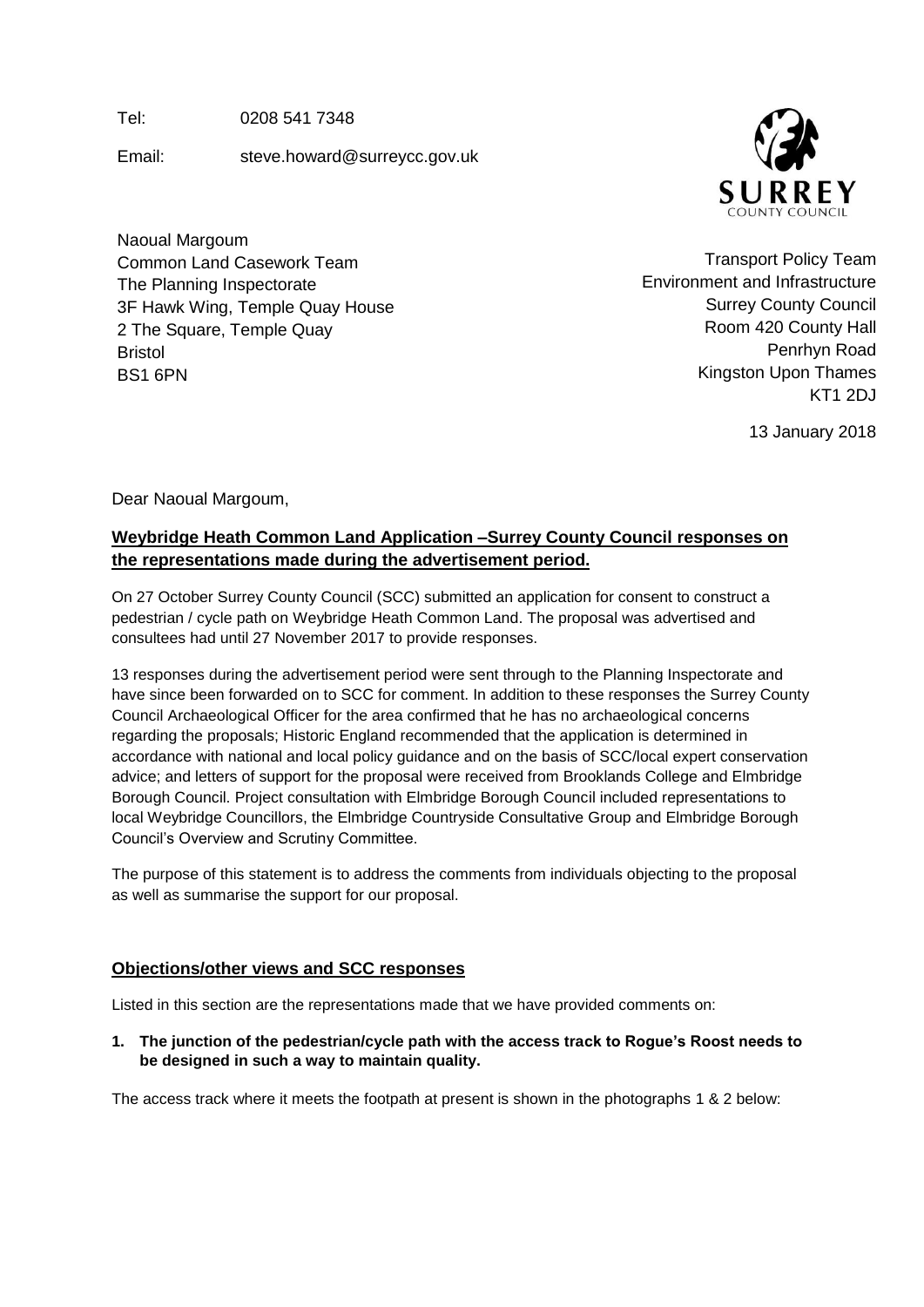



#### **Photograph 1: Photograph 2:**

Our application stated that access at this location will be maintained and the supporting feasibility notes highlighted the need for profiling work on the land here. SCC officers have met with the owners of Rogue's Roost and can accommodate the owners' requirements including maintaining the gradient, reinstating a section of hard surface that is needed on the slope where vehicles will start/stop, drainage provision and sight lines. Tree/vegetation removal has already been proposed in order to facilitate the construction of the 3.8m wide pedestrian/cycle path and this should improve sight lines.

SCC agrees to work with the owners of Rogue Roost to agree on a design here that maintains the quality of and safety of access, and concurs with their Deed of Grant of access.

- **2. Four representations from residents of Heath Road have objected to the removal of the area used for parking and data provided in one of the responses suggests 7 cars owned by residents consistently park here (where there is space for 10 cars). These representations stated:** 
	- **The area used for parking is not only used by commuters (avoiding charges at Weybridge Railway Station), rather is well used by residents who would otherwise not have this area to park close to their house, which can also be used by visitors to the area including tradesmen.**
	- **Removing the parking will impact on neighbouring roads where there is limited parking and the traffic flow on Heath Road where increased off-peak parking could obstruct and slow traffic.**
	- **The scheme could be designed to accommodate both the parking and pedestrian/cycle scheme as there is sufficient space and a residents parking scheme could be implemented to prevent commuters parking here.**

Photograph 3 below show some of this area where cars are currently parking on Common Land:



**Photograph 3:**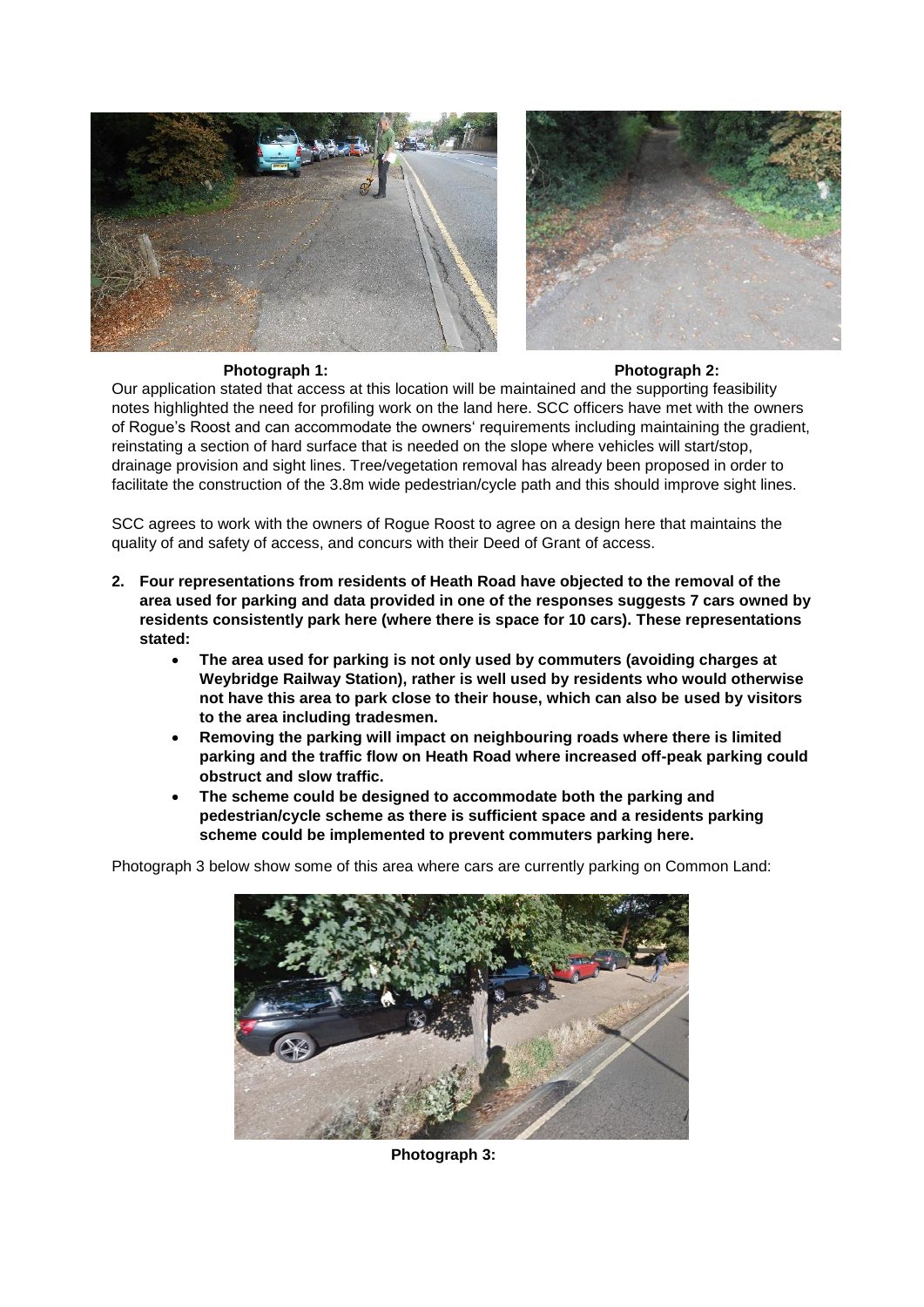In the original submission it was stated that the area used for parking is mainly used by commuters avoiding car park charges. Although the area is well used by commuters, it is also regularly used by a small number of residents who live on the other side of Heath Road, north of the parking area.

The pedestrian/cycle project has provided the opportunity to remove the informal parking that has evolved and blights the common land. Reclaiming this land which benefits a small number of individuals will help redress the balance for the land necessary to provide the footway and cycleway which will have wider community and safety benefits. Residents and commuters have been parking on this land without agreement and this should not be confused as any common right: this provides opportunity that action be taken before any such rights might be established that would prejudice the Common Land.

#### **3. The proposal will have a negative environmental impact including impact on wildlife such as the wood ant colonies. The removal of trees will impact on habitats.**

In our application we stated that trees and vegetation will need to be removed on both the proposed path width (where we would widen existing paths by on average around 2m to create a 3.8m path) as well as beyond the path width to provide enough of a verge area to properly facilitate the path and avoid significant root disturbance. Where appropriate the path may be brought in locally around any significant trees where it is not essential to remove them. This should especially be the case for mature specimen trees which provide high value in the area.

Although the proposal will result in the cutting back of a line of trees/vegetation and uptake of Common Land, this uptake will be proportionally very small in the context of the total area of heathland. Given that the majority of the pedestrian/cycle facility proposal involves the widening of existing paths and tracks and is adjacent to the road, the impact will be limited to these areas already disturbed by users of the road and path. Where the proposed pedestrian/cycle path is away from the road for the short section through the grass covered area, the route is away from trees and involves the widening of an existing path. To put the size of Weybridge Heath including the tree coverage into context, the image below shows a satellite view taken from Google Maps with some distances annotated:



**Aerial Photograph 4:**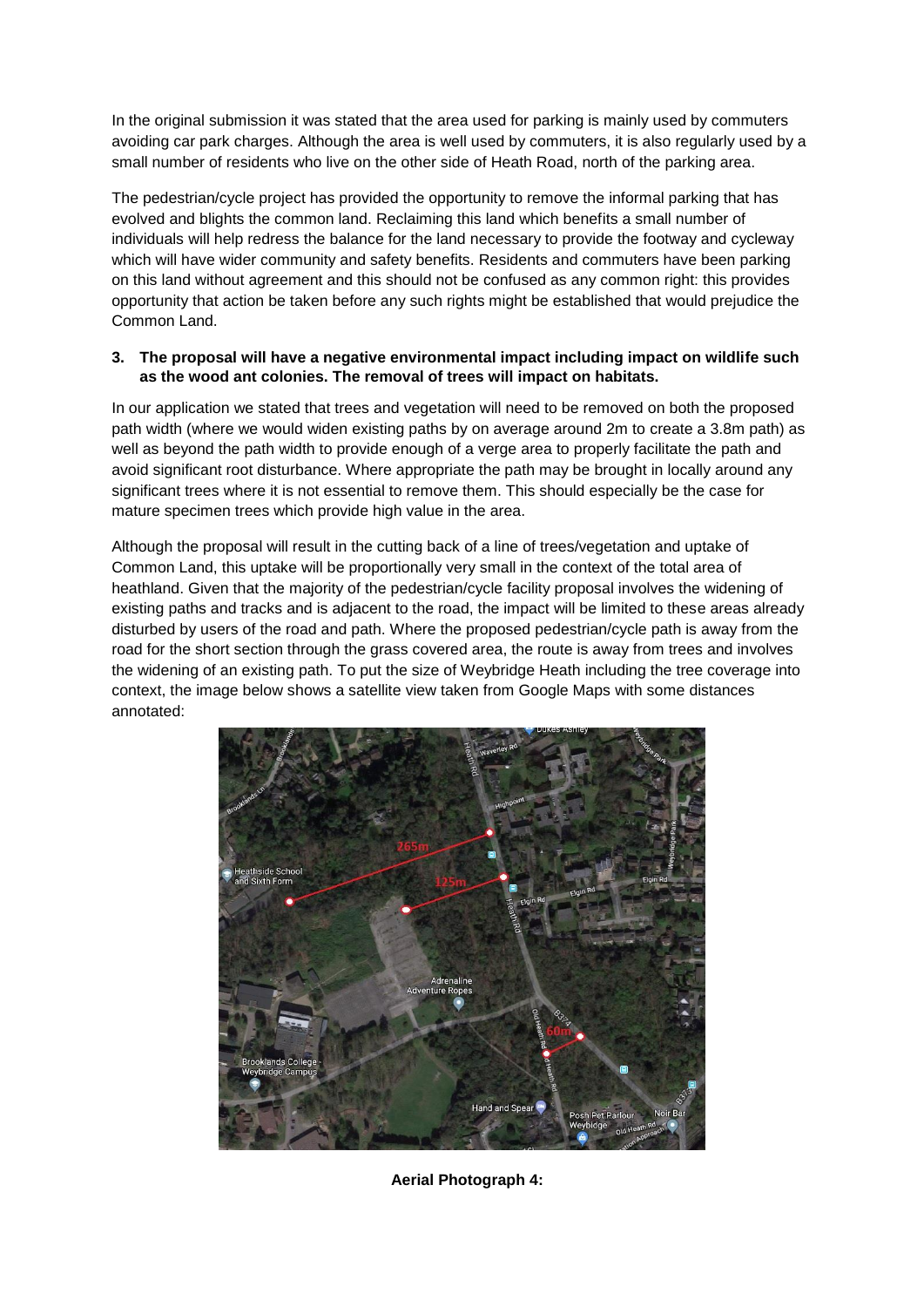Having visited the area, it is expected that the majority of trees to be removed are self-seeded trees of limited value. Elmbridge CCG has provided support for the proposal which took into account nature conservation, recreation and the use of green spaces. As the project is developed, the Project Team will work with the SCC Arboricultural Team to ensure the impact on mature trees and disruption to habitats is minimised. Localised narrowing of the path will be considered where there are significant trees. The timing of works would avoid sensitive times of the year, including the nesting season, although no evidence of nests has yet been discovered along the line of heathland adjacent to Heath Road.

### **4. The proposed pedestrian/cycle path is too wide and will be visually unappealing. The section that runs through the green area will spoil the green and is unjustified.**

| <b>Section</b>                              | <b>Justification for width</b>                                                                                                                                                                                                                                                                                                                                                                                                                                                                                                                                                                                                                                                                                                                                                                                                                                                                                                                                                                                                        | <b>Visual impact</b>                                                                                                                                                                                                                                                                                                                                                                                                                                                                                                                                                                                                                                                                                                                                                                          |
|---------------------------------------------|---------------------------------------------------------------------------------------------------------------------------------------------------------------------------------------------------------------------------------------------------------------------------------------------------------------------------------------------------------------------------------------------------------------------------------------------------------------------------------------------------------------------------------------------------------------------------------------------------------------------------------------------------------------------------------------------------------------------------------------------------------------------------------------------------------------------------------------------------------------------------------------------------------------------------------------------------------------------------------------------------------------------------------------|-----------------------------------------------------------------------------------------------------------------------------------------------------------------------------------------------------------------------------------------------------------------------------------------------------------------------------------------------------------------------------------------------------------------------------------------------------------------------------------------------------------------------------------------------------------------------------------------------------------------------------------------------------------------------------------------------------------------------------------------------------------------------------------------------|
| 3.8m wide,<br>tarmac<br>surface             | Where the 3.8m width is proposed this is necessary<br>given the proximity to Weybridge Railway Station and<br>Brooklands College where the path has high footfall<br>and level of usage, especially during peak times.<br>Weybridge Railway Station is the 8 <sup>th</sup> busiest railway<br>station in Surrey with over 2.5 million annual<br>passenger journeys (entries and exits via the station)<br>according to the Office of Rail and Road Statistics.<br>The Weybridge campus of Brooklands College is<br>attended by approximately 3,000 students.<br>A 3.8m width will provide sufficient space for<br>pedestrians and cyclists using the facility and is the<br>minimum width required for segregating pedestrians<br>and cyclists. Segregating the path would further<br>reduce any potential for conflict. We have decided to<br>limit the width to 3.8m in the proposal in order to<br>minimise surfacing on Common Land but still provide<br>a facility of sufficient quality that people will want to<br>use safely. | Pedestrian/cycle facility runs on the<br>edge of the Common Land, adjacent to<br>Heath Road. This option in our view<br>lessens the potential visual impact of<br>introducing a sealed pedestrian/cycle<br>path as it builds upon an area already<br>affected by the road and also builds<br>upon paths that already exist (partly<br>sealed, partly unbound). Pedestrians<br>using the facility will continue to have<br>the heathland on one side and sealed<br>surface road/path on the other. The<br>path will be surfaced and widened<br>rather than creating a completely new<br>path, minimising tree and vegetation<br>removal, uptake of Common Land and<br>installation of lighting which would be<br>necessary if the path was constructed<br>through the middle of the heathland. |
| 3.0m wide,<br>surface<br>dressing<br>finish | In this open area, 3.0m provides sufficient width<br>providing a good facility for all users, especially as<br>the path would not be confined on both sides by the<br>road and trees. This section is needed in order to<br>continue the facility through to Brooklands Lane, the<br>road on which Heathside School is located (the<br>pedestrian/cycle scheme is then planned to continue<br>to Weybridge town centre as part of a wider<br>pedestrian/cycle scheme - see point 9).                                                                                                                                                                                                                                                                                                                                                                                                                                                                                                                                                  | The path will have a surface dressing<br>to improve the visual finish.                                                                                                                                                                                                                                                                                                                                                                                                                                                                                                                                                                                                                                                                                                                        |

Our justification for the cyclepath widths and our view on visual impact is provided below:

#### **5. There is already a sealed tarmac path on the east side of Heath Road and therefore the facility proposed on the west side of Heath Road is not necessary.**

The proposal is for a pedestrian/cycle facility. In order to provide a pedestrian/cycle facility along the east side of Heath Road the existing sealed path would need to be widened as it is currently not wide enough to accommodate pedestrians and cyclists. For a section closest to Weybridge Railway Station this would require widening on Common Land, similar to as proposed only on the other side of Heath Road. For sections beyond the Brooklands College access road, widening would not be possible due to the presence of a number of properties. Given that there are also more side/access roads on the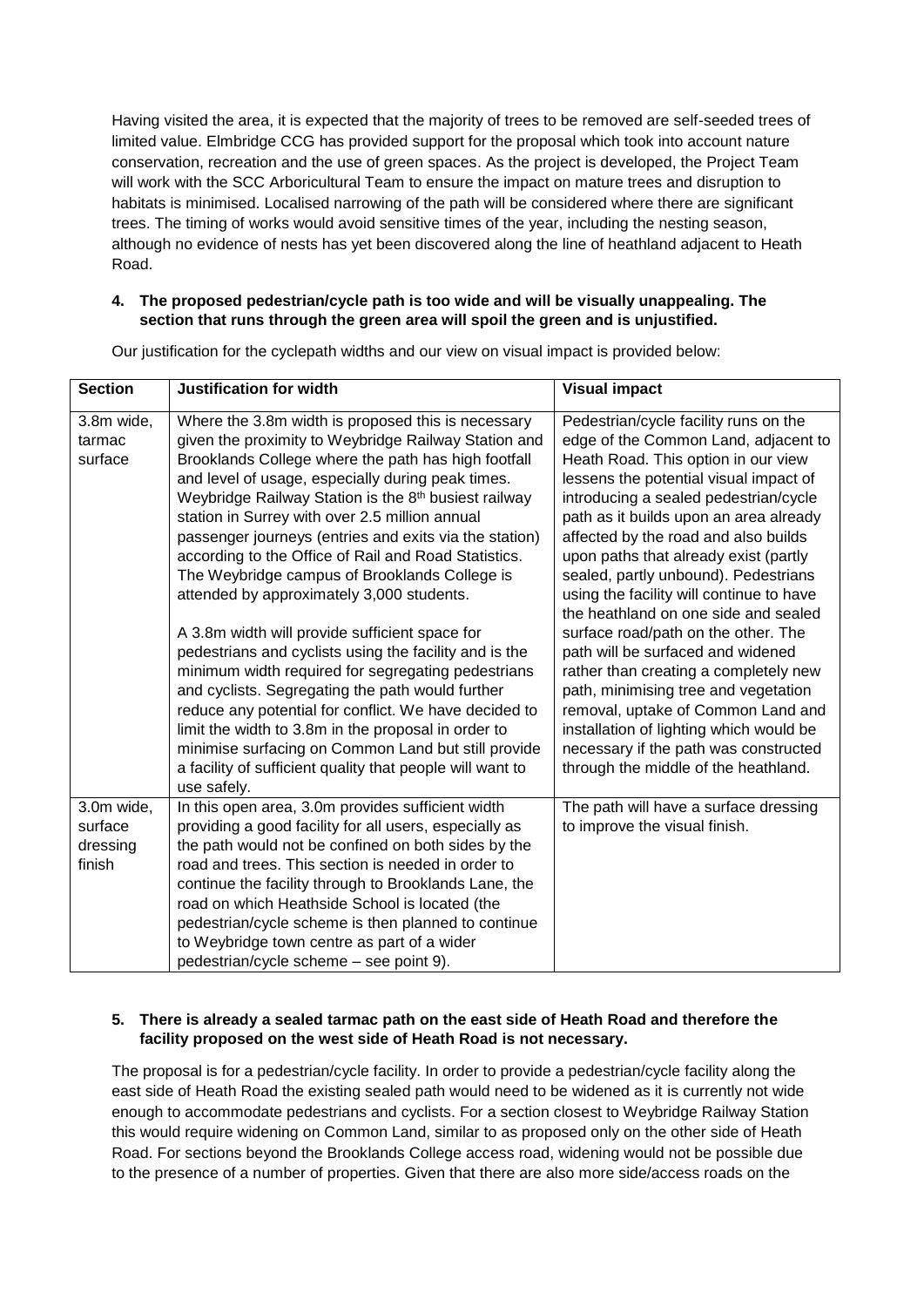east side to disrupt the continuity of a pedestrian/cycle facility it is both more suitable and only feasible to have the facility on the west side of Heath Road.

As well as a need for cyclists, there is also a need for improvements for pedestrians and wheelchair users on the west side of Heath Road as this is on a desire line for pedestrians leaving Weybridge Railway Station and heading north. A facility for pedestrians on only the east side would require some users from the station to cross Heath Road twice in order to reach a destination on the west side (e.g. Brooklands College).

### **6. The proposed pedestrian/cycle facility is not needed as cyclists can use the unsealed routes through the Heath, e.g. students cycling from the station to Brooklands College.**

The pedestrian/cycle scheme here is aimed at providing an all-year-round safe (including personal security) and attractive route for pedestrians and cyclists to provide wider travel choice and encourage travel by sustainable modes. Our view is that the routes through the tree-covered Heath do not provide this and would not significantly encourage new cyclists. The routes can be unusable in wet weather and after dark. In order to provide a safe and satisfactory route through the Heath, it would be necessary to cut down significantly more trees, take up a greater area of Common Land, and it would also be necessary to install lighting. Having previously discussed the proposals with the Principal of Brooklands College, we were informed that their staff have encouraged their students not to complete their journeys via the informal routes through the heathland and Brooklands College support the proposed scheme.

It should be shown that there is demand for cycling here. The path should be a narrower path for pedestrians only which would result in lower scheme costs and would not impinge on Common Land.

This proposal has long been considered as a priority cycling route in Elmbridge that needs developing to both provide for existing cyclists and encourage new cyclists. Consequently the scheme features on the Elmbridge Local Transport Strategy Forward Programme 2014<sup>1</sup> and is one of the main priorities of the Elmbridge Cycling Plan**<sup>2</sup>** which sets out the practical local implementation of the Surrey Cycling Strategy<sup>3</sup>.

The Surrey Cycling Strategy is a key strategy document that forms part of the Surrey Local Transport Plan, the statutory plan for the county that sets out a plan for meeting transport needs in Surrey in an effective, reliable, safe and sustainable manner. The proposed pedestrian/cycle facility follows best practice principles for cycle routes within the Surrey Cycling Strategy including: segregating cyclists from motorists on busy routes; prioritising key destinations; and making routes inclusive.

As part of the Surrey Cycling Strategy, research conducted with 1,670 people in 2015 found that the single most influential factor which would encourage non-cyclists to cycle is more *'cycle paths separated from traffic'.* '*Cycling is too dangerous'* was also cited as being the reason non-cyclists would be unlikely to take up cycling. This supports the case for the scheme proposal. Providing a direct linkage with a railway station as well as an education centre also adds weight to the need for

 $\overline{a}$ 

<sup>&</sup>lt;sup>1</sup> Elmbridge Local Strategy and Forward Programme 2014. Available from: [https://www.surreycc.gov.uk/roads](https://www.surreycc.gov.uk/roads-and-transport/roads-and-transport-policies-plans-and-consultations/surrey-transport-plan/surrey-transport-plan-consultations-on-the-plan/local-transport-strategies-and-forward-programmes)[and-transport/roads-and-transport-policies-plans-and-consultations/surrey-transport-plan/surrey-transport](https://www.surreycc.gov.uk/roads-and-transport/roads-and-transport-policies-plans-and-consultations/surrey-transport-plan/surrey-transport-plan-consultations-on-the-plan/local-transport-strategies-and-forward-programmes)[plan-consultations-on-the-plan/local-transport-strategies-and-forward-programmes.](https://www.surreycc.gov.uk/roads-and-transport/roads-and-transport-policies-plans-and-consultations/surrey-transport-plan/surrey-transport-plan-consultations-on-the-plan/local-transport-strategies-and-forward-programmes) The Elmbridge Local Transport Strategy 2014 has been developed to take account of and provide a plan for addressing transport problems and opportunities in the borough of Elmbridge. Accompanying the Elmbridge Local Transport Strategy is the Forward Programme which sets out schemes to address the transport problems in the area. <sup>2</sup> Elmbridge Cycling Plan. Available from: [https://www.travelsmartsurrey.info/cycling/district-and-borough](https://www.travelsmartsurrey.info/cycling/district-and-borough-cycling-plans/elmbridge-cycling-plan)[cycling-plans/elmbridge-cycling-plan](https://www.travelsmartsurrey.info/cycling/district-and-borough-cycling-plans/elmbridge-cycling-plan)

<sup>&</sup>lt;sup>3</sup> Surrey Cycling Strategy: Available from: [https://www.surreycc.gov.uk/roads-and-transport/roads-and](https://www.surreycc.gov.uk/roads-and-transport/roads-and-transport-policies-plans-and-consultations/surrey-transport-plan/surrey-transport-plan-strategies/surrey-cycling-strategy)[transport-policies-plans-and-consultations/surrey-transport-plan/surrey-transport-plan-strategies/surrey](https://www.surreycc.gov.uk/roads-and-transport/roads-and-transport-policies-plans-and-consultations/surrey-transport-plan/surrey-transport-plan-strategies/surrey-cycling-strategy)[cycling-strategy](https://www.surreycc.gov.uk/roads-and-transport/roads-and-transport-policies-plans-and-consultations/surrey-transport-plan/surrey-transport-plan-strategies/surrey-cycling-strategy)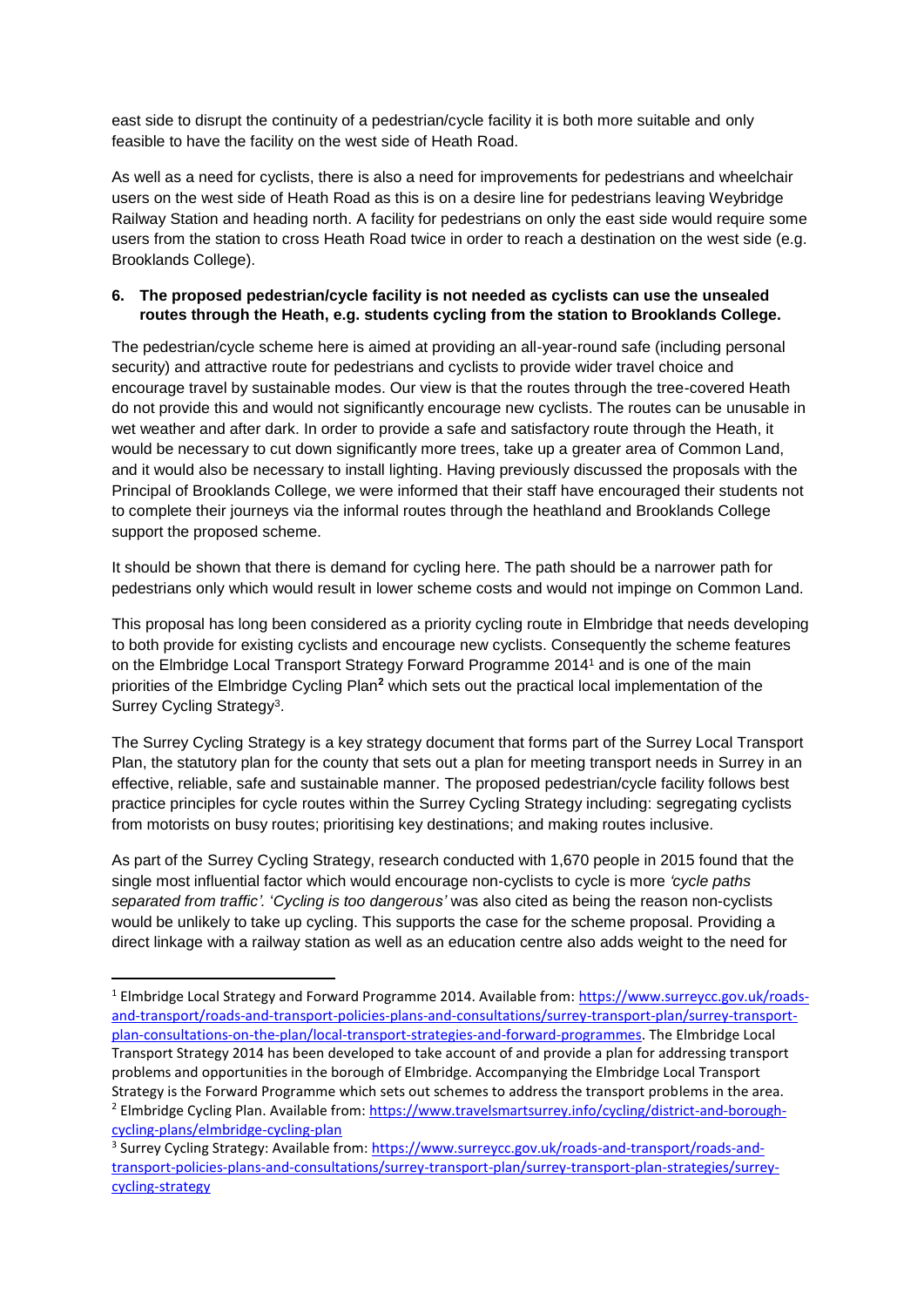the facility as this increases the propensity for more people to take up cycling to make journeys. Currently there are no adequate cycling facilities in the location of the scheme proposal – there are no cycle lanes on road or purpose built off road facilities. There is a safety risk for cyclists evidenced by the recent collision involving a cyclist in 2016.

As stated in the original application, this pedestrian/cycle path proposal is part of a larger pedestrian/cycle scheme between Weybridge Town Centre, Weybridge Railway Station and the Brooklands Business Park. As part of developing the Business Case for the scheme some initial work on the assessment of the benefits has been carried out which suggests the scheme would result in an increase in the number of cyclists in the area and would justify the costs of the scheme.

As part of developing the Business Case it has also been identified that transport improvements are needed to support additional development in Weybridge, both in terms of office floor space development providing additional jobs in Weybridge as well as new housing developments. This proposal is therefore important for providing alternative travel options that can improve accessibility in Weybridge where new jobs and housing are targeted.

**7. Cyclists travelling on off road paths at high speed are dangerous to pedestrians and increase the risk of pedestrian casualties. The gradient means cyclists travelling downhill will more easily be able to pick up high speeds heightening the risk of collisions. Additionally off road cycle paths are not used by serious ('lycra') cyclists in the area.**

We plan to introduce a high quality facility that cyclists will want to use. The width proposed is considered sufficient to provide a large enough space for pedestrians and cyclists to both use. The 3.8m section would also be wide enough to potentially segregate the route.

As well as providing a safer facility for existing cyclists, this proposal is aimed at encouraging more people to cycle. As stated, according to research previously carried out, the single most influential factor which would encourage non-cyclists to cycle is more cycle paths separated from traffic. It may not be used by every cyclist but will serve those that the scheme is targeting.

The average gradient for the length of the proposal is 2.3% (with a constant downhill/uphill gradient depending on the direction of travel) which shows that the gradient is not particularly high. The maximum gradient is 7.0% but this is only for a short distance. In order to mitigate excessive speeds,

signing will be incorporated into the designs to manage speeds where needed. Road Safety Audits will be conducted as the project develops. Safety is paramount in the design and development of the scheme.

#### **8. The cycle path/route cannot continue into Weybridge town centre and cyclists will eventually have to join the Heath Road carriageway anyway.**

This pedestrian/cycle path proposal is part of a larger pedestrian/cycle scheme between Weybridge town centre, Weybridge Railway Station and the Brooklands Business Park. It is planned that this proposal for a facility along Heath Road will connect to Weybridge town centre as shown by the route in the map included. The route will utilise quieter residential roads (Waverley Road and Melrose Road) and then paths through the Churchfields Recreation Ground.

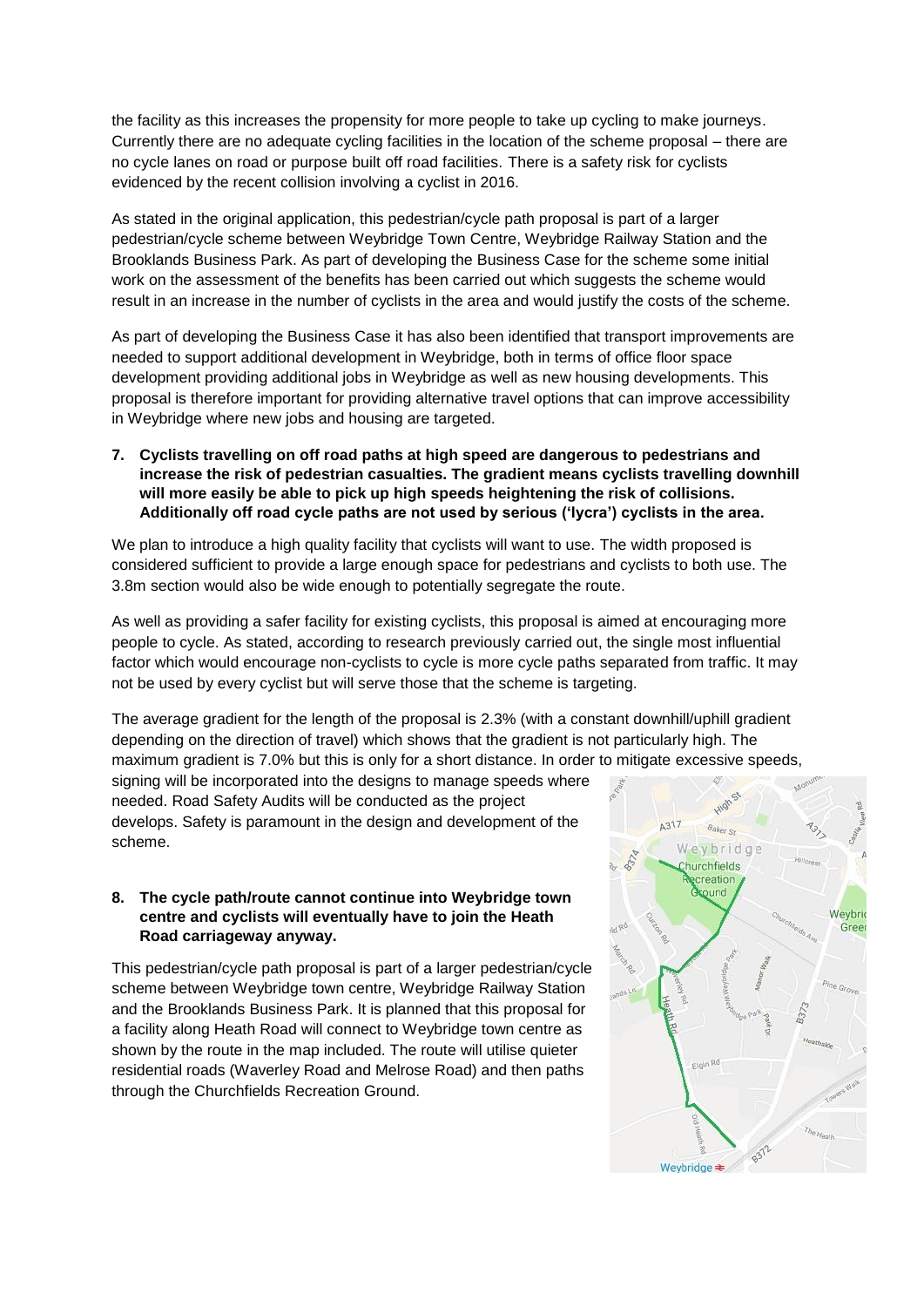#### **Support for our proposal**

As well as positive feedback and support from individuals amongst the 13 responses received, it is important to highlight that support has also been received from organisations representing views and support on a larger scale. This includes Brooklands College, the Weybridge Town Business Group, the Open Spaces Society and Elmbridge Borough Council. In the case of Elmbridge Borough Council, the proposal has been supported by a group of local Weybridge Councillors and elected representatives in the community. Given that the proposed pedestrian/cycle path is on Elmbridge Borough Council owned land, the proposal was also presented to the Elmbridge Countryside Consultative Group (CCG), a partnership forum for countryside stakeholders in the borough. The Elmbridge CCG also supports the proposal.

The following points were made from consultees supporting the proposals:

- 1. The pedestrian/cycle path will enable greater year-round use of the common in this busy area.
- 2. The pedestrian/cycle path will increase access and non-motorised use of the common.
- 3. The pedestrian/cycle path will unlock the benefits associated with increased use of sustainable and environmentally friendly forms of transport.
- 4. Currently there is no provision for cyclists on this route. One of the responses highlighted the substantial safety benefits of this proposal and referenced that a family member was knocked off his bike on Heath Road. Collision data held by SCC also shows that a collision was documented involving a cyclist on Heath Road in 2016.
- 5. The proposal will provide provision for wheelchair users on the west side of Heath Road.
- 6. The link provided by the pedestrian/cycle path between the Railway Station and Town Centre is viewed as supportive for business success in Weybridge.
- 7. The proposal will create a favourable impression to visitors of Weybridge.
- 8. Contrary to some of the objections, views put forward highlighted that the proposal would not detract from the common's landscape or have a significantly negative impact in terms of nature conservation due to the relatively small proportion of Common Land uptake and the fact that the land is already affected by the road.

#### **The wider pedestrian/cycle scheme**

As mentioned earlier in this statement, this proposal for a pedestrian/cycle facility on Weybridge Heath, is part of a wider pedestrian/cycle scheme between Weybridge town centre, Weybridge Railway Station and the Brooklands Business Park.

This proposal is one element of a pedestrian/cycle scheme of over 4km in length and is crucial in order to provide a full and continuous route from Weybridge town centre to Brooklands. Delivering the full continuous route, which is planned to go ahead subject to securing the necessary approvals and funding, presents a unique opportunity to provide a major difference in achieving growth in sustainable travel in the area, and will fill in gaps in cycling provision on the transport network. Through offering widened travel choice and reducing motor vehicle journeys the scheme can contribute towards mitigating congestion and can improve accessibility in the local area. This is important in order to support future jobs both in Brooklands Business Park and Weybridge town centre as well as future housing developments in Weybridge.

Whilst we recognise the objections, the proposal and the wider pedestrian/cycle scheme that it is part of is well supported. This includes the support of Elmbridge Borough Council, Brooklands College, and businesses that have been consulted.

Yours Sincerely,

Steve Howard